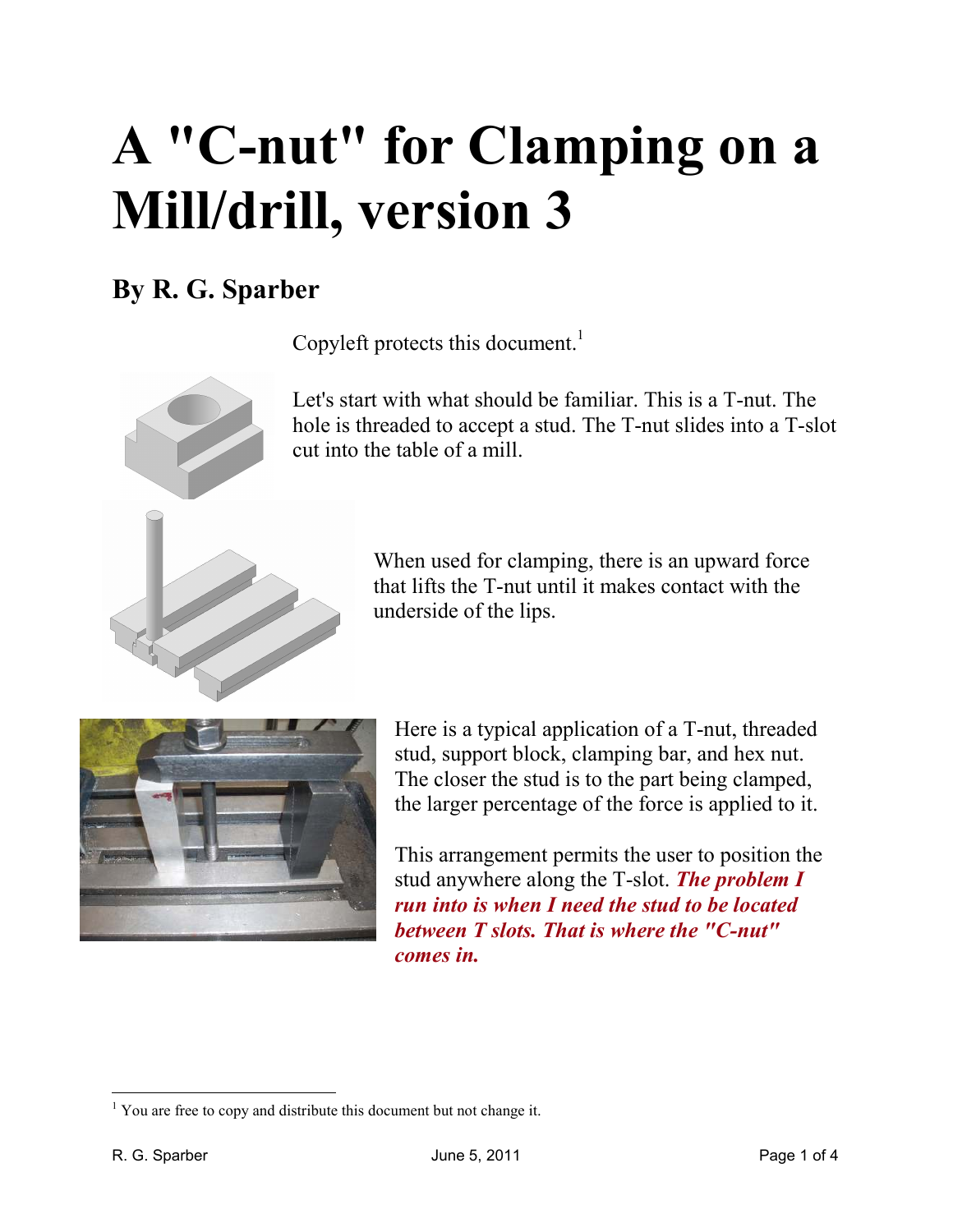

Here is an end view of a C-nut engaged into a pair of T-slots. The C-nut is blue, the stud is red, and T-slots are green. The C-nut straddles what I call an island formed by two T-slots.



The upward force passing through the stud lifts the ears of the Cnut and applies pressure to the lips of the T-slot. Ideally, the forces are identical to a T-nut. In practice there will be some bending of the C-nut so the ears are expected to bend slightly. This will put more force on the ends of the lips. I plan to run a test to see if this is a problem.

Just as the T-nut simply slides into the T-slot to provide an anchor point for the stud, so does the C-nut except that it slides into two T-slots.

A few variations to this design have already been proposed. John at the valleymetal yahoo group suggested having 3 tapped holes to provide more choices for stud location. As John and I kicked around this idea, we realized that the part of the Cnut above the surface of the table could be taller to give more strength. The holes could be straight across or staggered. This depends on how wide the island is on a given mill. The Bridgeport I saw had rather wide islands. My RF30 mill/drill has narrow islands.

There are many ways to make the C-nut. The first is to mill it out of a block of metal. T-nuts are often cut from 1018 steel but if we used 6061 aluminum, it is possible that the C-nut would fail before it could damage the T-slot. This assumes that the user is severely over tightening the nut that pulls up on the stud.

Originally, the ears pointed inward making this a difficult machining task. But William from the mill drill yahoo group made the brilliant observation that pointing the ears as shown above simplifies the milling task.

Another means of making the C-nut would be to use steel and weld three parts together. The parts sitting in the T-slots would still need to be machined but there would be far less waste.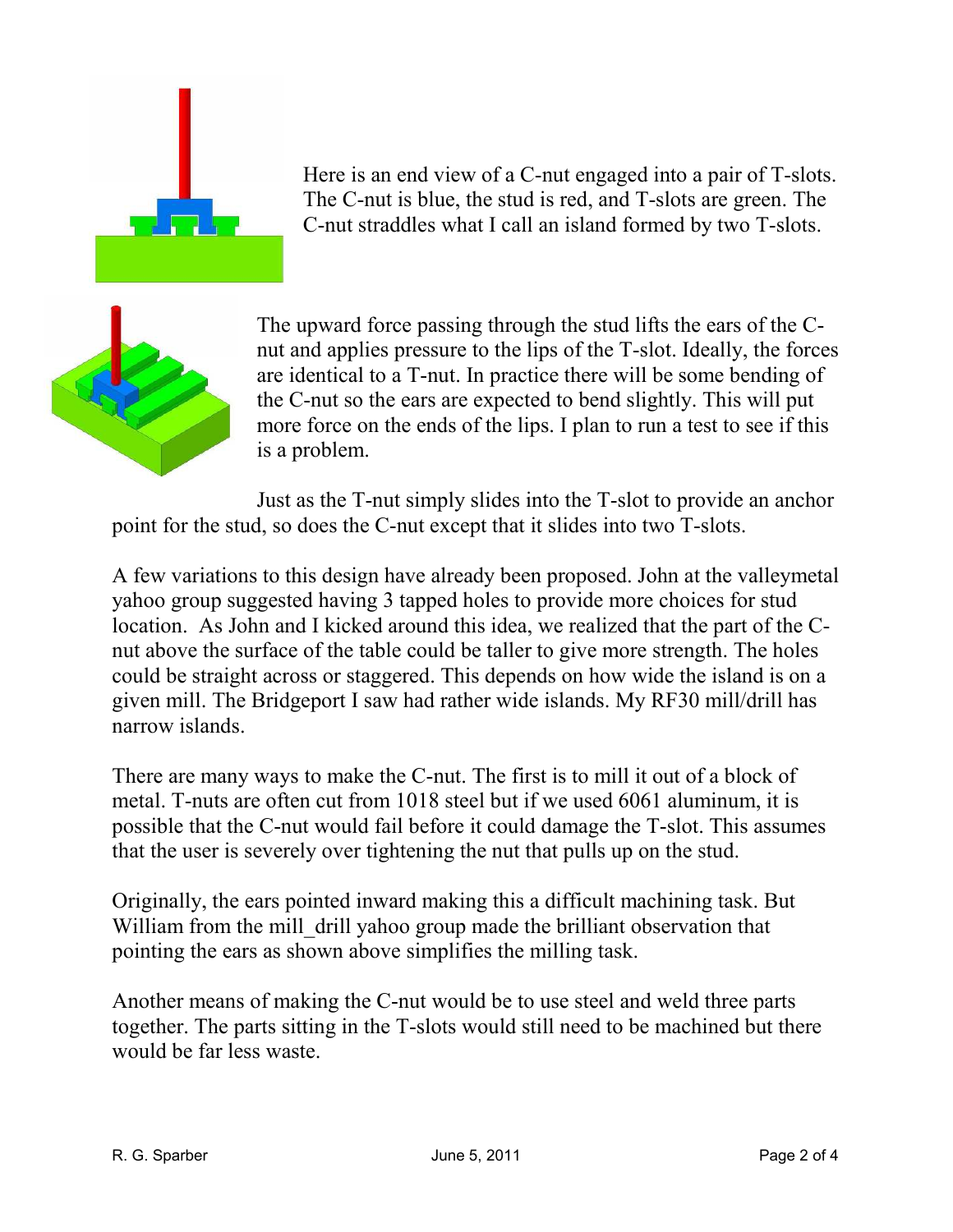A variation on welding is to bolt the parts that fit into the T-slot to the horizontal part. If one bolt was used on each side, it would be possible to let the parts that contact the T-slot lips to pivot slightly. This would eliminate any problem with poor contact between ears on the C-nut and lips on the T-slot.

And finally we could cast it out of aluminum. It should be possible to even cast in the threaded hole. Then a clean-up cut on the ears and maybe a quick run through with a tap would complete the job. There would be no waste with this approach and it would be easy to make a number of them at once. Cast aluminum is weaker than rolled aluminum which might be an advantage if the user is concerned about breaking out a T-slot.